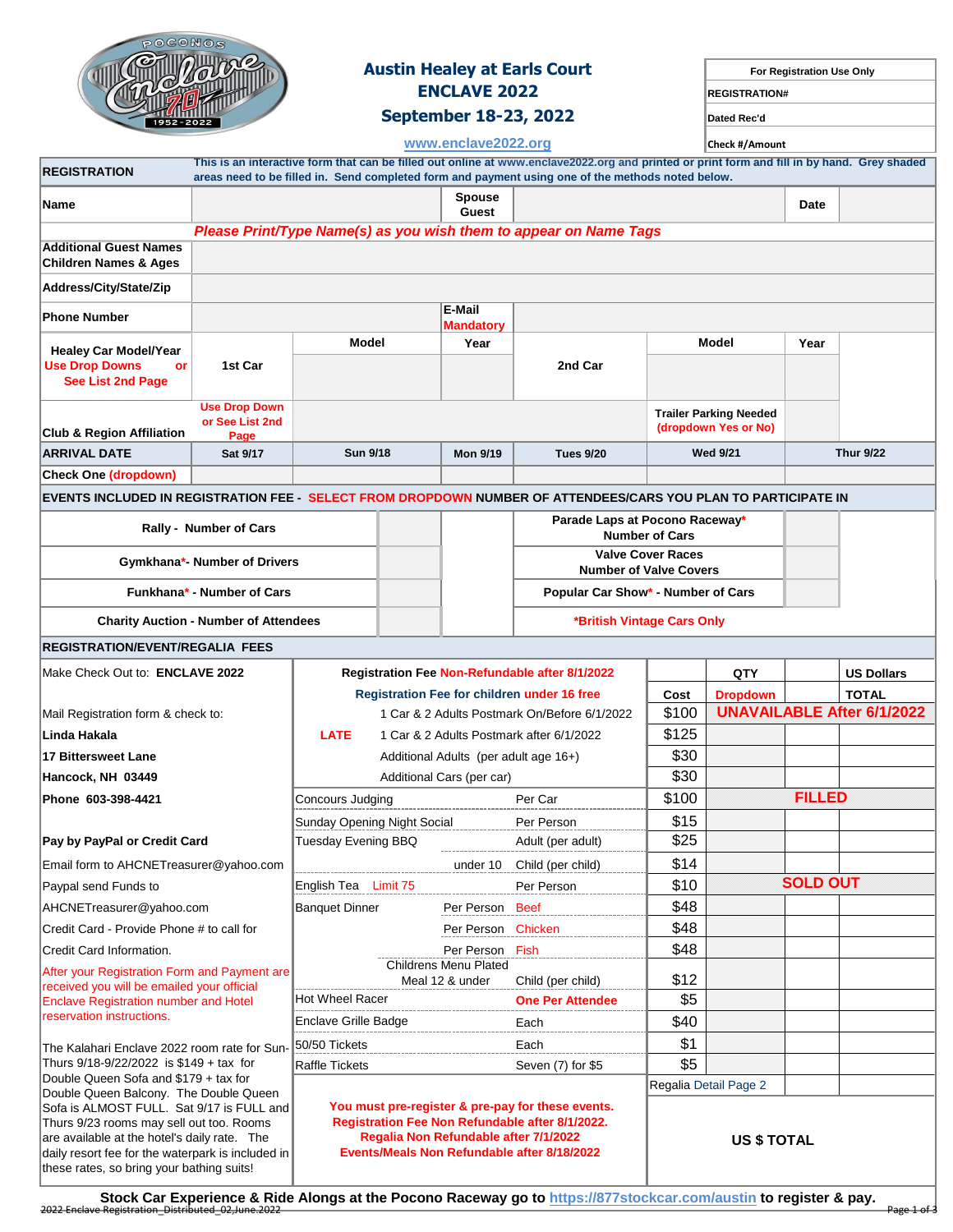#### **ENCLAVE 2022 September 18-23, 2022**

| <b>REGALIA</b><br>Select from Drop Down Box or print choices by hand                                                                                             |                     |           |          |  |      |  |  |
|------------------------------------------------------------------------------------------------------------------------------------------------------------------|---------------------|-----------|----------|--|------|--|--|
| Go to www.enclave2022.org Click on the Regalia tab for photos and details.                                                                                       |                     |           |          |  |      |  |  |
| Order by July 1, 2022<br><b>Non</b>                                                                                                                              | <b>Men</b><br>Women |           |          |  |      |  |  |
| Refundable After July 1, 2022<br>Color<br><b>Size</b><br>Qty<br><b>Each Cost</b><br>Amount<br>Polo/Golf Shirt Short Sleeve with Embroidered Logo - White or Grey |                     |           |          |  |      |  |  |
| $S - XL$                                                                                                                                                         |                     |           |          |  | \$28 |  |  |
| $S - XL$                                                                                                                                                         |                     |           |          |  | \$28 |  |  |
| 2XL                                                                                                                                                              |                     |           | 2XL      |  | \$30 |  |  |
| 3XL                                                                                                                                                              |                     |           | 3XL      |  | \$30 |  |  |
| 4XL                                                                                                                                                              |                     |           | 4XL      |  | \$32 |  |  |
| Denim Shirt Long Sleeve with Embroidered Logo                                                                                                                    |                     |           |          |  |      |  |  |
| $S - XL$                                                                                                                                                         |                     | Dark Blue |          |  | \$48 |  |  |
| $S - XL$                                                                                                                                                         |                     | Dark Blue |          |  | \$48 |  |  |
| 2XL                                                                                                                                                              |                     | Dark Blue | 2XL      |  | \$50 |  |  |
| 3XL                                                                                                                                                              |                     | Dark Blue | 3XL      |  | \$50 |  |  |
| 4XL                                                                                                                                                              |                     | Dark Blue | 4XL      |  | \$54 |  |  |
| T-Shirt Cotton Short Sleeve with Screen Print Logo - Dark Blue or Grey                                                                                           |                     |           |          |  |      |  |  |
| $S - XL$                                                                                                                                                         |                     |           |          |  | \$15 |  |  |
| $S - XL$                                                                                                                                                         |                     |           |          |  | \$15 |  |  |
| 2XL                                                                                                                                                              |                     |           | 2XL      |  | \$17 |  |  |
| 3XL                                                                                                                                                              |                     |           | 3XL      |  | \$17 |  |  |
| 4XL                                                                                                                                                              |                     |           | 4XL      |  | \$19 |  |  |
| Henley Long Sleeve with Screen Print Logo - MEN Black or Light Grey WOMEN Blue or Light Grey                                                                     |                     |           |          |  |      |  |  |
| $S - XL$                                                                                                                                                         |                     |           |          |  | \$31 |  |  |
| $S - XL$                                                                                                                                                         |                     |           |          |  | \$31 |  |  |
| 2XL                                                                                                                                                              |                     |           | 2XL      |  | \$33 |  |  |
| 3XL                                                                                                                                                              |                     |           | 3XL      |  | \$33 |  |  |
| 4XL                                                                                                                                                              |                     |           | 4XL      |  | \$35 |  |  |
| Jacket with Embroidered Logo - Dark Grey/Red Zip, Dark Grey/Grey Zip or Navy/Navy Zip                                                                            |                     |           |          |  |      |  |  |
| $S - XL$                                                                                                                                                         |                     |           |          |  | \$49 |  |  |
| $S - XL$                                                                                                                                                         |                     |           |          |  | \$49 |  |  |
| 2XL                                                                                                                                                              |                     |           | 2XL      |  | \$51 |  |  |
| 3XL                                                                                                                                                              |                     |           | 3XL      |  | \$51 |  |  |
| 4XL                                                                                                                                                              |                     |           | 4XL      |  | \$53 |  |  |
| Hooded Sweatshirt with Embroidered Logo - Navy or Grey. It is recommended when ordering unisex products for women to order a size smaller.                       |                     |           |          |  |      |  |  |
| $S - XL$                                                                                                                                                         | Unisex              |           |          |  | \$45 |  |  |
| $S - XL$                                                                                                                                                         | Unisex              |           |          |  | \$45 |  |  |
| 2XL                                                                                                                                                              | Unisex              |           | 2XL      |  | \$47 |  |  |
| 3XL                                                                                                                                                              | Unisex              |           | 3XL      |  | \$47 |  |  |
| 4XL                                                                                                                                                              | Unisex              |           | 4XL      |  | \$49 |  |  |
|                                                                                                                                                                  |                     |           |          |  |      |  |  |
| <b>Baseball Hat with Embroidered Logo</b>                                                                                                                        | Unisex              | Navy      | One Size |  | \$15 |  |  |

**REGALIA TOTAL Add to Page 1** 

**REGISTRATION TOTAL**

**\$0.00**